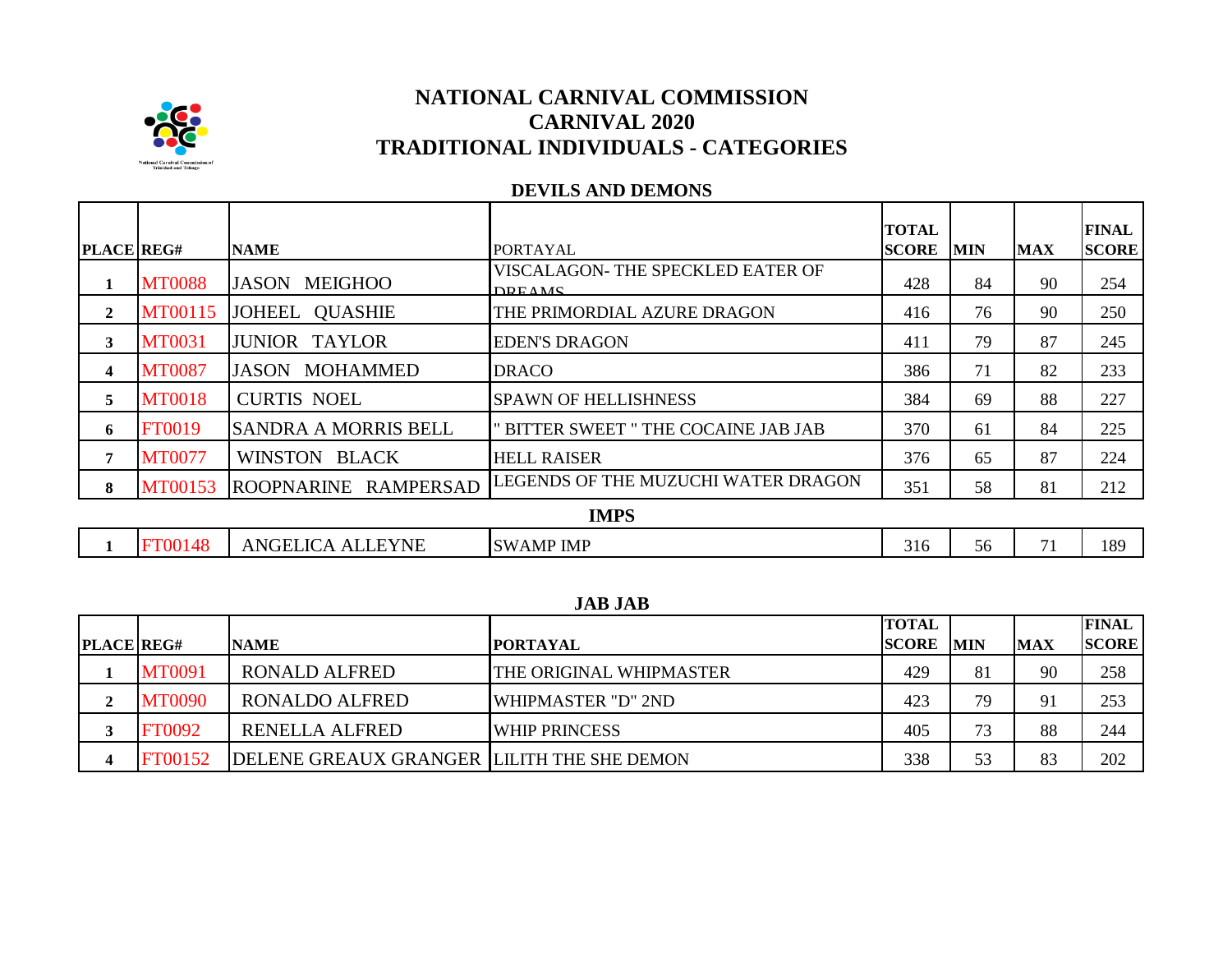

| <b>PLACE</b> REG#       |                      | <b>NAME</b>                  | <b>PORTAYAL</b>                                    | <b>TOTAL</b><br><b>SCORE</b> MIN |    | <b>MAX</b> | <b>FINAL</b><br><b>SCORE</b> |  |  |  |  |  |
|-------------------------|----------------------|------------------------------|----------------------------------------------------|----------------------------------|----|------------|------------------------------|--|--|--|--|--|
|                         | <b>JAB MOLLASSIE</b> |                              |                                                    |                                  |    |            |                              |  |  |  |  |  |
| 1                       | <b>MT0095</b>        | <b>DARON FELICIAN</b>        | <b>BLOOD THIRSTY SOUL REAPER</b>                   | 429                              | 81 | 90         | 258                          |  |  |  |  |  |
| $\overline{2}$          | MT00122              | <b>STERLYN PIERRE</b>        | NEXT LEVEL, JOKER DEVIL                            | 424                              | 81 | 87         | 256                          |  |  |  |  |  |
| 3                       | <b>MT0047</b>        | <b>JOEL MARK FELICIEN</b>    | <b>D WHITE WIZARD</b>                              | 417                              | 75 | 89         | 253                          |  |  |  |  |  |
| $\overline{\mathbf{4}}$ | <b>MT0048</b>        | <b>RICARDO FELICIEN</b>      | D ORIGINAL SPOTTED FIRE DEMON                      | 422                              | 77 | 92         | 253                          |  |  |  |  |  |
| $\overline{\mathbf{4}}$ | <b>MT0086</b>        | <b>ALEXANDER</b>             | DEVIL AMONGST MEN                                  | 422                              | 79 | 90         | 253                          |  |  |  |  |  |
| 6                       | <b>MT00108</b>       | <b>GLENROY HERRERA</b>       | STRAIGHT OUT THE OIL DRUM                          | 427                              | 80 | 95         | 252                          |  |  |  |  |  |
| 7                       | <b>MT001</b>         | <b>ALEXIE JOSEPH</b>         | <b>HEAD LESS FIRE DEMON</b>                        | 417                              | 79 | 87         | 251                          |  |  |  |  |  |
| 8                       | FT00101              | <b>STEPHANIE BAILEY</b>      | THE DARK PHOENIX                                   | 415                              | 78 | 87         | 250                          |  |  |  |  |  |
| 9                       | <b>MT0049</b>        | <b>DEON LETREN</b>           | D RETURN OF THE RED BEAST                          | 416                              | 82 | 85         | 249                          |  |  |  |  |  |
| 10                      | <b>MT0084</b>        |                              | NICHOLAS JESSE FOURNILL DEVIL RELEASED FROM CHAINS | 406                              | 72 | 89         | 245                          |  |  |  |  |  |
| 11                      | <b>FT0085</b>        | <b>OLGA DEMI</b>             | THE REBIRTH OF THE EVIL EYE                        | 404                              | 76 | 88         | 240                          |  |  |  |  |  |
| 11                      | MT00109              | <b>ANDREW NICHOLAS</b>       | <b>STRANGE THINGS</b>                              | 404                              | 74 | 90         | 240                          |  |  |  |  |  |
| 13                      | <b>MT0083</b>        | STEFFANO ORLANDO MARCKEH-LAI |                                                    | 400                              | 76 | 90         | 234                          |  |  |  |  |  |
| 14                      | MT00111              | <b>ASHTON FOURNILLIER</b>    | <b>CORONA COMING</b>                               | 386                              | 73 | 80         | 233                          |  |  |  |  |  |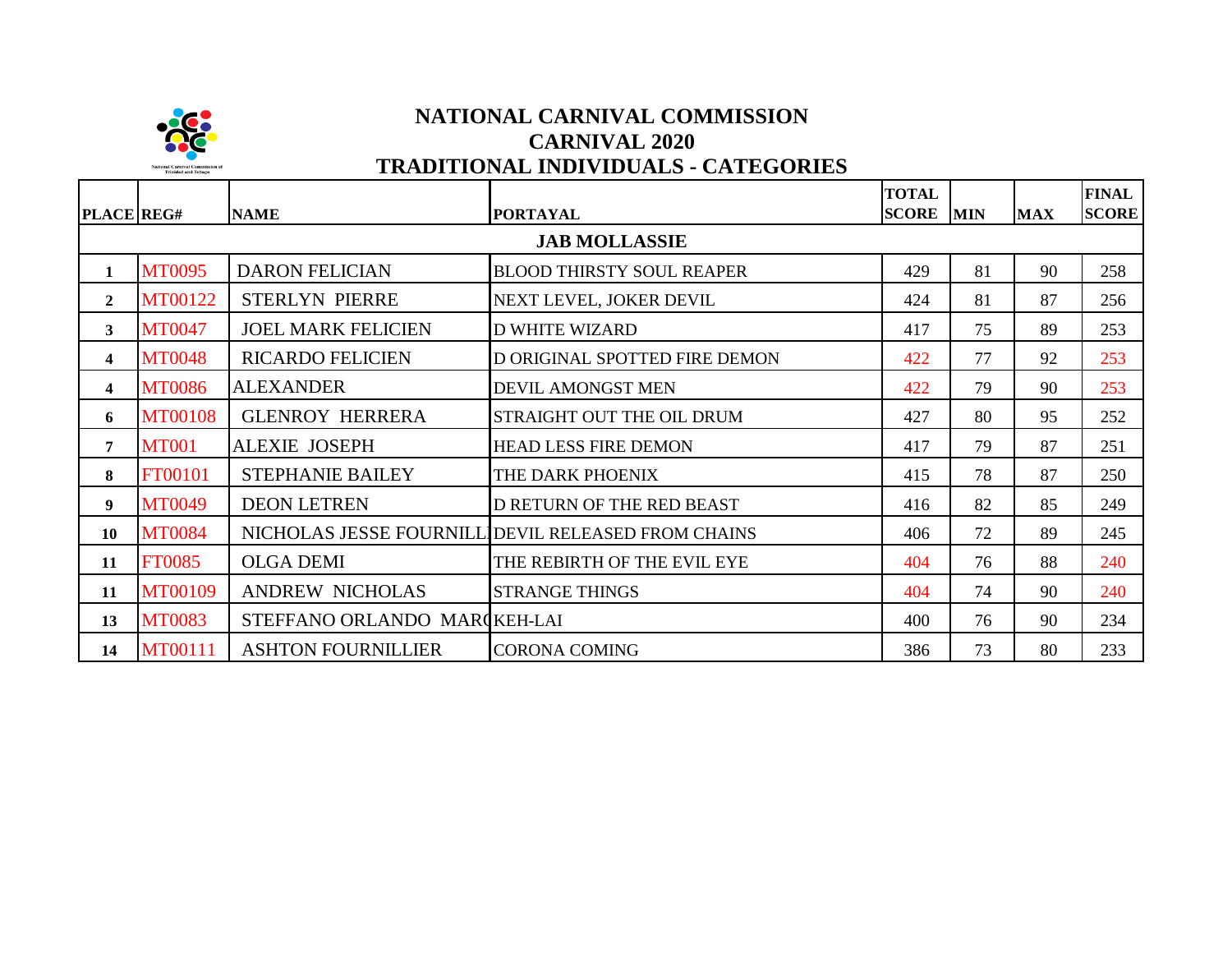

## **NATIONAL CARNIVAL COMMISSION CARNIVAL 2020**

# **TRADITIONAL INDIVIDUALS - CATEGORIES**

## **MOKO JUMBIE**

| <b>PLACE REG#</b> |                | <b>NAME</b>                              | <b>PORTAYAL</b>                                    | <b>TOTAL</b><br><b>SCORE</b> | <b>MIN</b> | <b>MAX</b> | <b>FINAL</b><br><b>SCORE</b> |
|-------------------|----------------|------------------------------------------|----------------------------------------------------|------------------------------|------------|------------|------------------------------|
|                   |                |                                          | HOPE, ARCHBISHOP OF THE AMERCIAN                   |                              |            |            |                              |
|                   | MT00133        | <b>ALAN VAUGHAN</b>                      | CATHEDRAL OF THE RAIN FOREST                       | 429                          | 81         | 91         | 257                          |
| $\mathbf{2}$      | <b>MT00156</b> | <b>ADRIAN YOUNG</b>                      | <b>DADDY JUMBIE</b>                                | 429                          | 84         | 89         | 256                          |
| 3                 | <b>MT00138</b> | <b>JOEL LEWIS</b>                        | <b>JUDGE-SPLASH OF COLOURS</b>                     | 415                          | 79         | 89         | 247                          |
| 4                 | <b>MT00136</b> | RUSSELL GRANT SHAQULLE BARON CIMETIERE   |                                                    | 411                          | 75         | 90         | 246                          |
| 5                 | FT00131        | <b>DANIELLE ELLIOTT</b>                  | SWIRLING SPIRIT OF THE MIDDLE PASSAGE              | 406                          | 78         | 87         | 241                          |
| 6                 | <b>MT00132</b> | <b>DANIEL BASCOMBE</b>                   | THE DANCING DREAM CATCHER                          | 398                          | 74         | 86         | 238                          |
| 7                 | <b>MT00130</b> | <b>TEKEL SYLYAN</b>                      | <b>OPPS LET'S PLAY</b>                             | 386                          | 72         | 81         | 233                          |
|                   |                |                                          | AMASTAN: GUARDIAN SHIELD AND KEEPER OF             |                              |            |            |                              |
| 8                 | <b>MT00155</b> | <b>JONADIAH GONZALES</b>                 | <b>MEMORY</b>                                      | 384                          | 68         | 87         | 229                          |
| 9                 | FT00137        | <b>RAQUEL VASQUEZ LA</b><br><b>ROCHE</b> | JUNE, THE VIRGIN OF SORROW HILL                    | 387                          | 71         | 89         | 227                          |
| 10                | <b>FT00154</b> | STEPHANIE KANHAI                         | KA - LAMMA: THE SOUCOUYANT TORCH OF<br><b>FIRE</b> | 372                          | 71         | 81         | 220                          |

## **MINSTREL**

|                   |                                |                                                   | <b>TOTAL</b> |            |                          | <b>FINAL</b>               |
|-------------------|--------------------------------|---------------------------------------------------|--------------|------------|--------------------------|----------------------------|
| <b>PLACE REG#</b> | <b>NAME</b>                    | <b>'PORTAYAL</b>                                  | <b>SCORE</b> | <b>MIN</b> | <b>MAX</b>               | <b>SCORE</b>               |
|                   | <b>REMY</b><br><b>MARGARET</b> | LIGHT OF THE SILVERY MOON<br><b>SONG-BY THE L</b> | 345          | ັບ         | $\overline{\phantom{a}}$ | $\sim$ 1 $\prime$<br>ل 1 ب |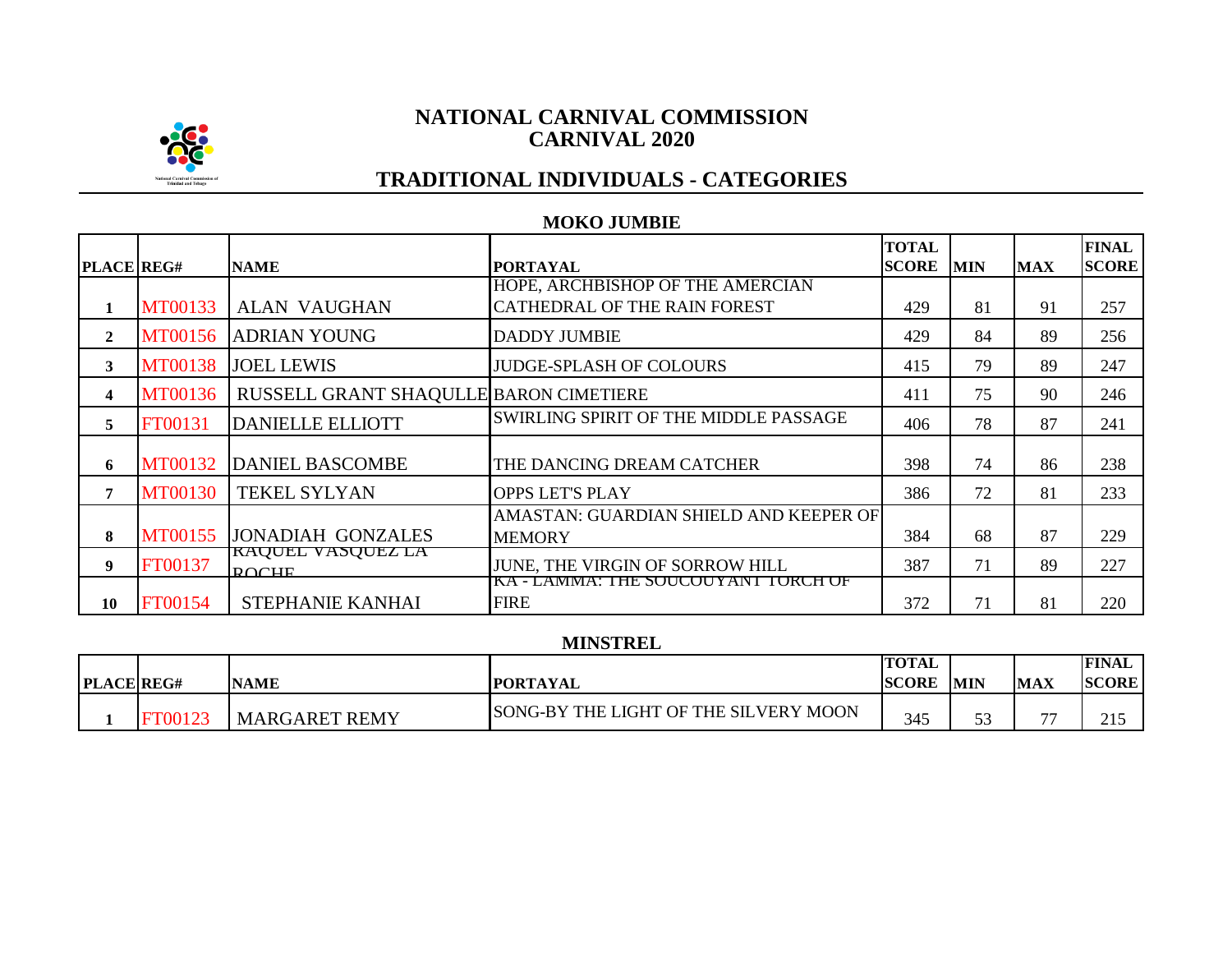

## **DAME LORRAINE**

|                         |               |                                 |                                                                  | <b>TOTAL</b> |            |            | <b>FINAL</b> |
|-------------------------|---------------|---------------------------------|------------------------------------------------------------------|--------------|------------|------------|--------------|
| <b>PLACE</b>            | REG#          | <b>NAME</b>                     | <b>PORTAYAL</b>                                                  | <b>SCORE</b> | <b>MIN</b> | <b>MAX</b> | <b>SCORE</b> |
| $\mathbf{1}$            | FT00118       | <b>NATALIE DUNCAN</b>           | DECENDENT OF MARIE ANTOINETTE                                    | 411          | 76         | 91         | 244          |
| $\mathbf{2}$            | <b>FT0050</b> |                                 | SUSAN LEUNG YUEN SLADE RESTYLE RECYCLE IN CLASS- GO GREEN        | 397          | 75         | 87         | 235          |
| 3                       | <b>FT0029</b> | NATASHA GOMES- OLIVIERE EMPEROR | THE RETURN OF WU ZETIAN - CHINA'S FEMALE                         | 391          | 75         | 83         | 233          |
| $\overline{\mathbf{4}}$ | <b>FT0012</b> | VICTORIA GARCIA                 | <b>HEAVY T BUMPER</b>                                            | 382          | 68         | 84         | 230          |
| 5                       | <b>FT009</b>  | <b>KIMBERLY GRAY</b>            | FAYANN MEETS SUPPERBLUE IN THE BAND                              | 381          | 67         | 84         | 230          |
| 6                       | <b>MT008</b>  | ERIC NICHOLSON                  | <b>SOCA-DIVA</b>                                                 | 378          | 65         | 87         | 226          |
| 7                       | <b>FT0015</b> | <b>STACEY MCMILLAN</b>          | HOW MEH BUMPER LOOKING FATT. A TRIBUTE<br><b>TO NADIA BATSON</b> | 369          | 68         | 79         | 222          |
| 8                       | <b>FT0080</b> | <b>MARION GEORGE</b>            | TAKE ME BACK TO MY ISLANDS                                       | 345          | 51         | 76         | 218          |
| 9                       | FT0094        | <b>TIFFANY AUGUSTINE</b>        | LUCY GETTING LUCY                                                | 356          | 63         | 77         | 216          |
| 10                      | <b>FT0020</b> | <b>NELLY JOSEPH</b>             | <b>DAME LORRIANE</b>                                             | 363          | 64         | 84         | 215          |
|                         |               | <b>DEBBIE AGUILLERA</b>         |                                                                  |              |            |            |              |
| 11                      | <b>FT0027</b> | <b>SAMMY</b>                    | <b>FLUTTERING BEAUTY</b>                                         | 332          | 55         | 72         | 205          |
| 12                      | <b>FT0014</b> | YOLANDA LEE                     | <b>SASSY DAME LORRIANE</b>                                       | 334          | 60         | 72         | 202          |
| 13                      | <b>FT0093</b> | <b>JOANNE THOMPSON</b>          | MORE SOKAH A TRIBUTE TO NAILAH<br><b>BLACKMAN</b>                | 329          | 60         | 74         | 195          |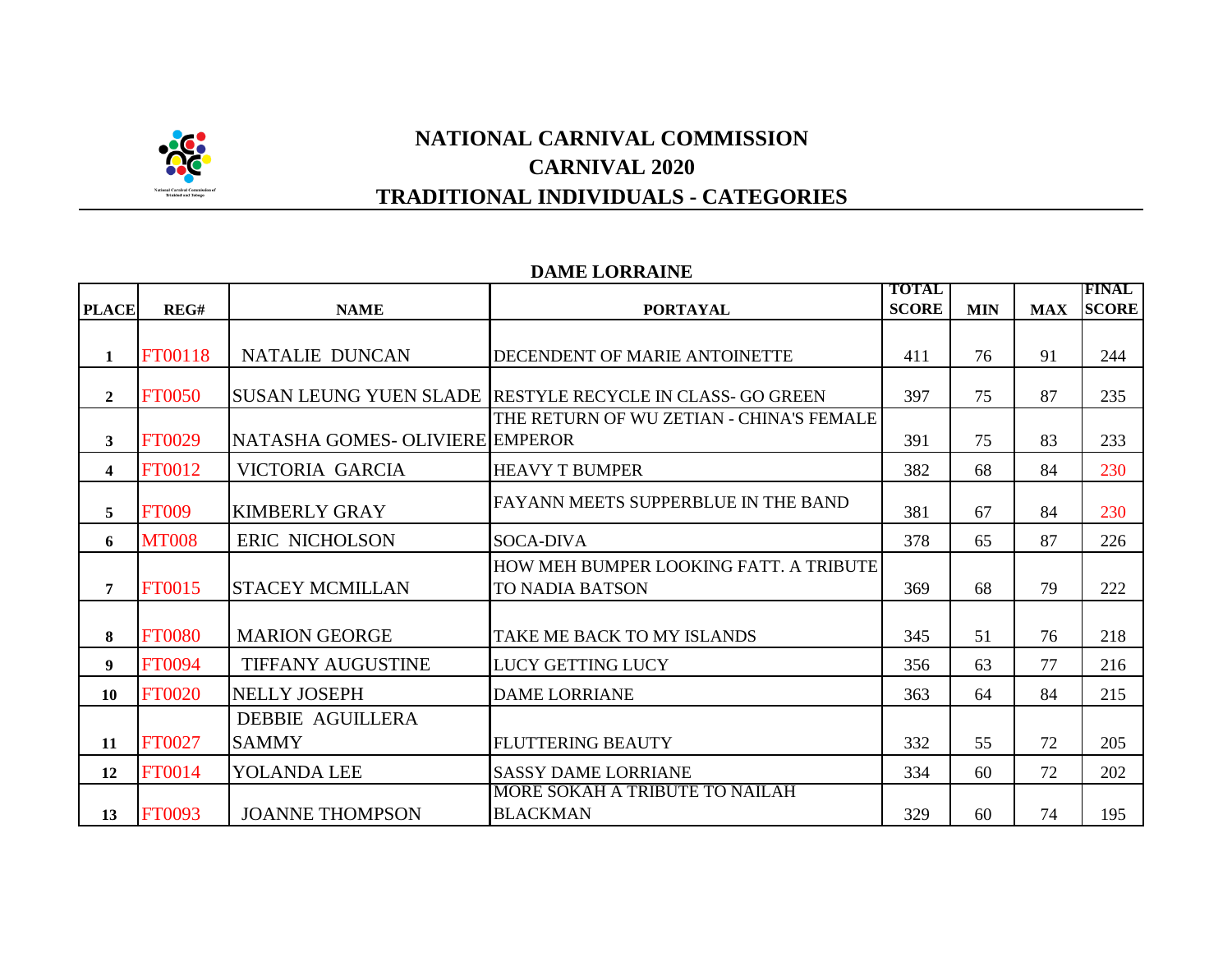

# **CARNIVAL 2020 TRADITIONAL INDIVIDUALS - CATEGORIES NATIONAL CARNIVAL COMMISSION**

## **FANCY SAILOR**

|                   |                |                             |                                     | <b>TOTAL</b> |            |            | <b>FINAL</b> |
|-------------------|----------------|-----------------------------|-------------------------------------|--------------|------------|------------|--------------|
| <b>PLACE REG#</b> |                | <b>NAME</b>                 | <b>PORTAYAL</b>                     | <b>SCORE</b> | <b>MIN</b> | <b>MAX</b> | <b>SCORE</b> |
|                   |                |                             | "LAND AHOY!" FROM THE SECTION "SLOW |              |            |            |              |
|                   | <b>MT0061</b>  | <b>COURTNEY W.T. BROWNE</b> | <b>BOAT TO CHINA "</b>              | 443          | 85         | 91         | 267          |
| 2                 | <b>MT00144</b> | <b>KELVIN HUTSON</b>        | <b>PAN EXPLOSION</b>                | 440          | 82         | 93         | 265          |
| 3                 | <b>MT0024</b>  | <b>CARLISLE JONES</b>       | FIREMAN AT THE BEST                 | 408          | 64         | 91         | 253          |
| $\boldsymbol{4}$  | FT00128        | <b>SHARIFA HODGE</b>        | <b>OH SO FANCY</b>                  | 397          | 68         | 88         | 241          |
| 5                 | <b>MT00141</b> | <b>MILTON HENRY</b>         | RUM AND COCO COLA                   | 386          | 63         | 86         | 237          |
| 6                 | MT00142        | <b>GERARD MOORE</b>         | IN A MONADTERY GARDEN               | 389          | 73         | 87         | 229          |

#### **BAT**

|                   |                |                                             |                                         | TOTAL        |            |            | <b>FINAL</b> |
|-------------------|----------------|---------------------------------------------|-----------------------------------------|--------------|------------|------------|--------------|
| <b>PLACE REG#</b> |                | <b>NAME</b>                                 | IPORTAYAL                               | <b>SCORE</b> | <b>MIN</b> | <b>MAX</b> | <b>SCORE</b> |
|                   | <b>MT0079</b>  | <b>WHILEY</b><br><b>MATTHEW</b>             | A GASPREE BAT ON FIRE                   | 398          |            | 94         | 233          |
|                   | <b>FT00100</b> | ROSEMARIE PAUL-PHILLIPS HONDURAN WHITE BATS |                                         | 359          | 70         | 71         | 215          |
|                   |                |                                             |                                         |              |            |            |              |
|                   | FT00112        | <b>SHAKEELA DANIEL</b>                      | <b>STELLA LUNAR THE GREAT WHITE BAT</b> | 353          | 64         | 80         | 209          |

## **BURROQUITE/SOUMAYREE**

|                   |               |                           |                                       | <b>TOTAL</b> |             |            | <b>FINAL</b> |
|-------------------|---------------|---------------------------|---------------------------------------|--------------|-------------|------------|--------------|
| <b>PLACE REG#</b> |               | <b>NAME</b>               | <b>PORTAYAL</b>                       | <b>SCORE</b> | <b>IMIN</b> | <b>MAX</b> | <b>SCORE</b> |
|                   |               | <b>MARIA NUITTER DE</b>   |                                       |              |             |            |              |
|                   | FT00139       | <b>ESPINAL</b>            | LA CAMPANERA                          | 426          | 74          | 88         | 264          |
|                   | <b>FT0059</b> | <b>KADEEMAH HERBERT</b>   | WHE HORSE REACH JACKASS MUS REACH     | 362          | 61          | 90         | 211          |
|                   |               |                           | BURROQUITE; AH FIGHTING CRIME DOWN TO |              |             |            |              |
|                   | <b>FT0081</b> | <b>ANNETTE GRIFFITH</b>   | <b>THE WIRE</b>                       | 350          | 65          | 79         | 206          |
|                   | FT0045        | <b>JOAN BROWN HARDING</b> | <b>ISTRANGE THINGS</b>                | 331          | 57          | 79         | 195          |
|                   | MT00116       | PAUL NOREIGA- CLARKE      | <b>THE RIDING MAGICIAN</b>            | 327          | 52          | 84         | 191          |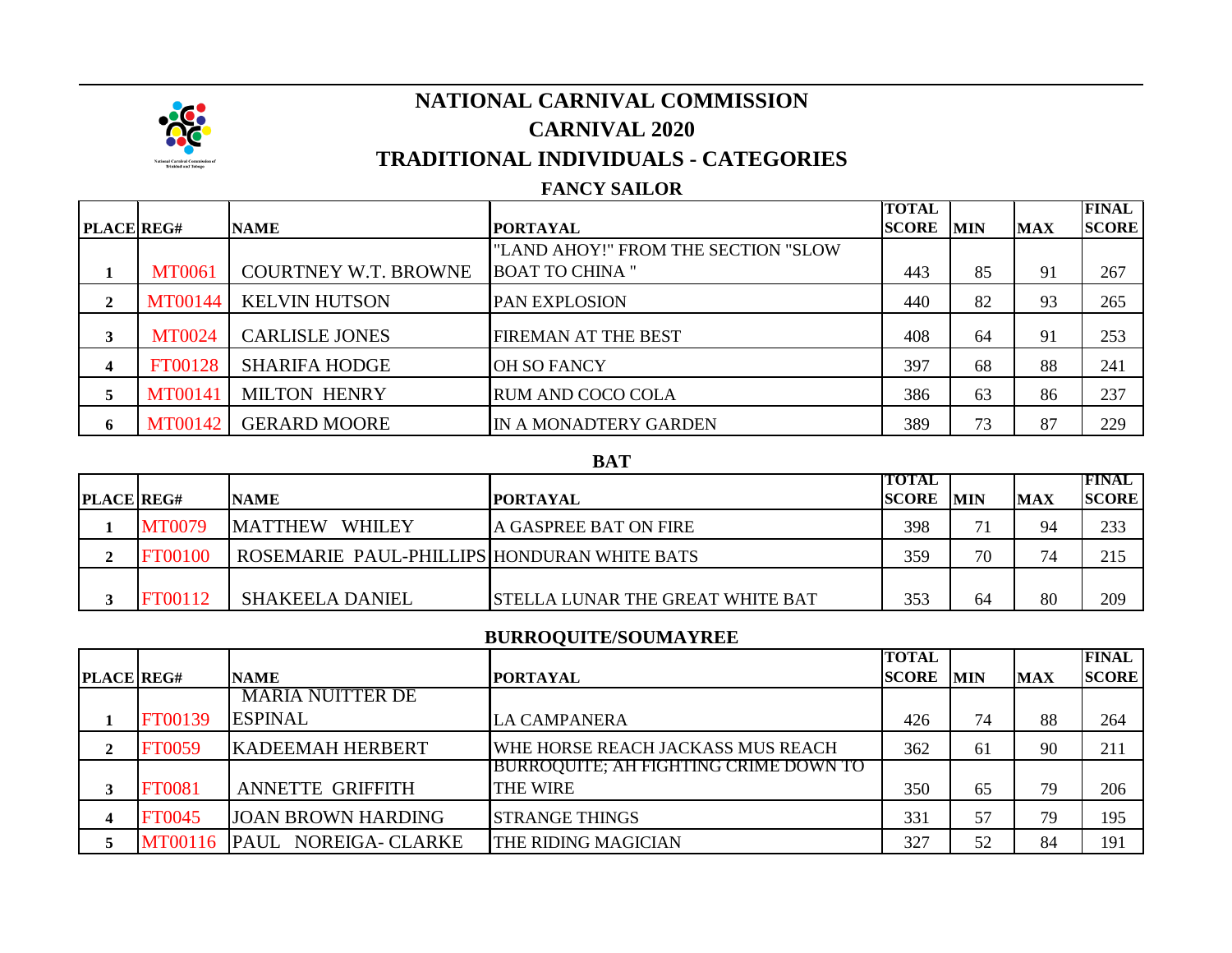# **NATIONAL CARNIVAL COMMISSION**



## **CARNIVAL 2020**

## **TRADITIONAL INDIVIDUALS - CATEGORIES**

## **CLOWN**

|                   |                |                                             |                                   | <b>TOTAL</b> |            |            | <b>FINAL</b> |
|-------------------|----------------|---------------------------------------------|-----------------------------------|--------------|------------|------------|--------------|
| <b>PLACE REG#</b> |                | <b>NAME</b>                                 | <b>PORTAYAL</b>                   | <b>SCORE</b> | <b>MIN</b> | <b>MAX</b> | <b>SCORE</b> |
|                   | <b>FT0060</b>  | <b>ORCHID MATTHIAS</b>                      | <b>MILLION DOLLAR PASTOR</b>      | 402          | 73         | 86         | 243          |
|                   |                |                                             | MADAME JOLESS (PRONUNCIATION      |              |            |            |              |
| ↑                 | <b>FT00117</b> | ALLISON NOREIGA CLARKE LIKEBANGELINA JOLIE) |                                   | 371          | 65         | 91         | 215          |
|                   | <b>FT0032</b>  | <b>CYAN TELFER</b>                          | " WUH DO IT ?"                    | 354          | 56         | 86         | 212          |
|                   | <b>MT007</b>   | <b>LENNOX MCEWEN</b>                        | A DANCING CLOWN IN TONGUE         | 350          | 63         | 85         | 202          |
|                   | <b>FT0082</b>  | APRYL RAMSEPAUL                             | <b>CLOWN</b> ; AH NOW REALIZE IT! | 333          | 61         | 80         | 192          |

## **OTHER**

|                   | $\mathbf v$   |                                   |                         |                       |            |                      |                           |  |  |  |  |  |
|-------------------|---------------|-----------------------------------|-------------------------|-----------------------|------------|----------------------|---------------------------|--|--|--|--|--|
| <b>PLACE REG#</b> |               | <b>NAME</b>                       | <b>IPORTAYAL</b>        | 101.W<br><b>SCORE</b> | <b>MIN</b> | <b>MAX</b>           | ---------<br><b>SCORE</b> |  |  |  |  |  |
|                   | <b>MT0023</b> | <b>ERROL</b><br><b>BAILEY</b>     | I"YARD FOWL"/ FOWL COCK | 373                   | 64         | 86                   | 223<br>ل کا ک             |  |  |  |  |  |
|                   | T00119        | VANESSA DIXIE ANN HOOD MARTINICAN |                         | $\sim$                | 70         | O <sub>7</sub><br>٥, | 220                       |  |  |  |  |  |

#### **AUTHENTIC INDIAN**

|                   |               |                                 |                                 | <b>TOTAL</b> |            |            | <b>FINAL</b> |
|-------------------|---------------|---------------------------------|---------------------------------|--------------|------------|------------|--------------|
| <b>PLACE REG#</b> |               | <b>NAME</b>                     | <b>PORTAYAL</b>                 | <b>SCORE</b> | <b>MIN</b> | <b>MAX</b> | <b>SCORE</b> |
|                   | <b>MT0054</b> | <b>MICHAEL ROBERTS</b>          | <b>ENAPAY-BRAVE ONE</b>         | 428          | 81         | 90         | 257          |
| 2                 | <b>MT0051</b> | MICHAEL O'BRIEN                 | <b>BULL HEAD</b>                | 424          | 81         | 87         | 256          |
| 3                 | <b>MT0052</b> | <b>WILLIAMS</b><br><b>FELIX</b> | <b>TWO STRIKE</b>               | 422          | 82         | 88         | 252          |
| 4                 | <b>MT0055</b> | MICHAEL M'CINTOSH               | MINGAN- THE GRASS DWELLER       | 419          | 80         | 88         | 251          |
| 5.                | FT00120       | <b>KERRIE BELGROVE</b>          | PRINCES AMITOLA                 | 416          | 82         | 85         | 249          |
| 6                 | <b>MT0057</b> | <b>GREGORY DAVID</b>            | <b>ISTAGA-THE COYOTE MAN</b>    | 412          | 77         | 86         | 249          |
|                   | <b>MT0056</b> | <b>HARRY RAMLOGAN</b>           | <b>HANIA-THE SPIRIT WARRIOR</b> | 414          | 80         | 86         | 248          |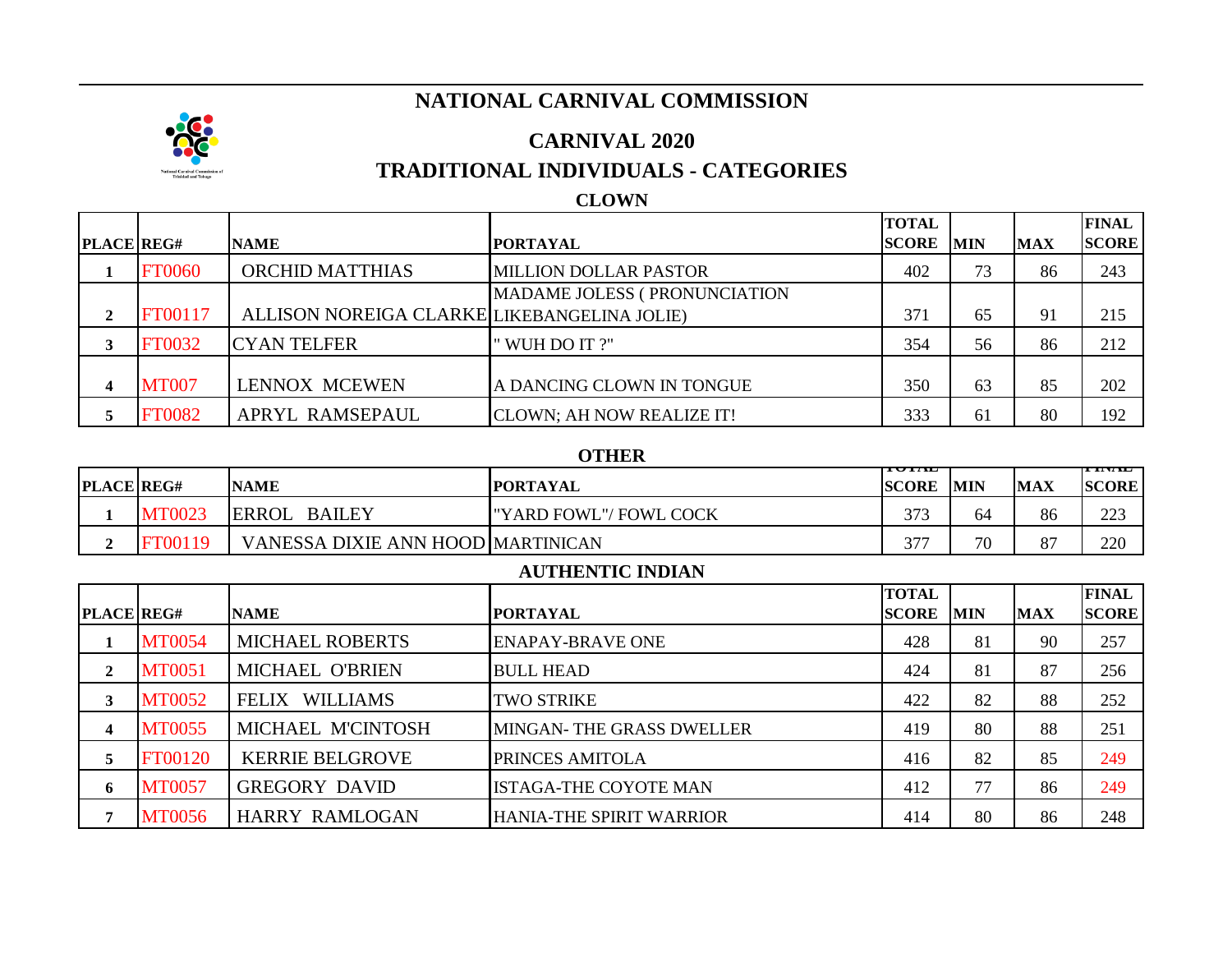

## **AUTHENTIC INDIAN**

|                   |               |                              |                                       | TOTAL        |            |            | <b>FINAL</b> |
|-------------------|---------------|------------------------------|---------------------------------------|--------------|------------|------------|--------------|
| <b>PLACE REG#</b> |               | <b>NAME</b>                  | <b>PORTAYAL</b>                       | <b>SCORE</b> | <b>MIN</b> | <b>MAX</b> | <b>SCORE</b> |
|                   |               |                              |                                       |              |            |            |              |
| 8                 | <b>FT0071</b> | <b>EUGENIA CHARLES</b>       | <b>MORNING STAR</b>                   | 399          | 71         | 87         | 241          |
| 9                 | FT0073        | <b>MEDFORD</b><br>ANDREA     | <b>WHITE FEATHER</b>                  | 387          | 68         | 82         | 237          |
| 10                | <b>FT0076</b> | <b>JENNIFER CAESAR</b>       | <b>ISCARED WOMAN OF THE BLACKFOOT</b> | 389          | 73         | 82         | 234          |
| 11                | <b>MT0075</b> | <b>TERRANCE ROBERTS</b>      | <b>AHOLA CHIEF</b>                    | 386          | 75         | 81         | 230          |
| 12                | <b>MT0070</b> | <b>WINSTON HAZZETTE</b>      | SPIRIT OF COCHITE- GREEN CORN DANCER  | 370          | 69         | 80         | 221          |
| 13                | <b>FT0074</b> | <b>BEVERLY BYAM-HERCULES</b> | <b>IYAVA TEWA</b>                     | 361          | 64         | 80         | 217          |
| 14                | MT00127       | <b>ERROL RANSOME</b>         | <b>SHAMAN</b>                         | 378          | 65         | 83         | 230          |

| <b>BLACK INDIAN</b> |               |                               |                                  |                              |            |            |                              |  |
|---------------------|---------------|-------------------------------|----------------------------------|------------------------------|------------|------------|------------------------------|--|
| <b>PLACE REG#</b>   |               | <b>NAME</b>                   | <b>PORTAYAL</b>                  | <b>TOTAL</b><br><b>SCORE</b> | <b>MIN</b> | <b>MAX</b> | <b>FINAL</b><br><b>SCORE</b> |  |
| 1                   | <b>MT0041</b> | <b>ANDERSON PATRICK</b>       | KING WADAGA RAJA OKANAGA         | 406                          | 74         | 88         | 244                          |  |
| $\mathbf{2}$        | <b>FT0038</b> | <b>BENEDICT HENRY</b>         | <b>QUEEN NOKPOYA</b>             | 385                          | 67         | 85         | 233                          |  |
| 3                   | <b>MT0040</b> | <b>AUSTIN PRINCE</b>          | "WAN NYNBO" WARRIOR              | 380                          | 69         | 84         | 227                          |  |
|                     |               |                               | <b>FANCY INDIAN</b>              |                              |            |            |                              |  |
| <b>PLACE REG#</b>   |               | <b>NAME</b>                   | <b>PORTAYAL</b>                  | <b>TOTAL</b><br><b>SCORE</b> | <b>MIN</b> | <b>MAX</b> | <b>FINAL</b><br><b>SCORE</b> |  |
| 1                   | <b>MT0021</b> | HOLLISTER LEWIS               | <b>WOVOKA</b>                    | 447                          | 86         | 91         | 270                          |  |
| $\overline{2}$      | <b>MT0022</b> | <b>CHIN FOON</b><br>PETER     | QUETZALCOATL-THE FEATHER SERPENT | 438                          | 82         | 92         | 264                          |  |
| 3                   | <b>MT0072</b> | <b>EDWARDS</b><br><b>JOHN</b> | SITTING BULL-LAKOTA SLOUX CHIEF  | 419                          | 80         | 89         | 250                          |  |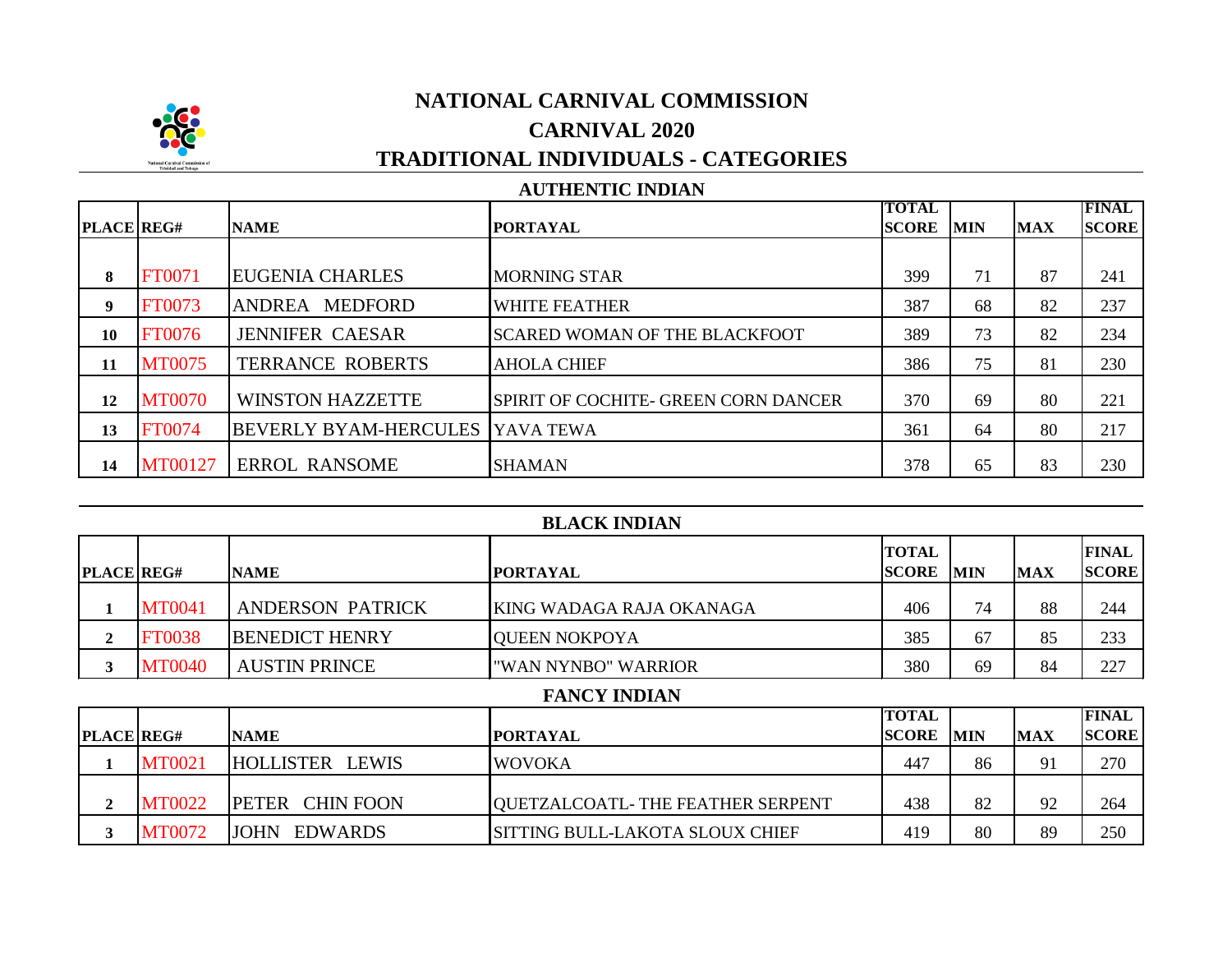# **SC**

# **NATIONAL CARNIVAL COMMISSION CARNIVAL 2020 TRADITIONAL INDIVIDUALS - CATEGORIES**

## **GORILLA**

|                   |               |                       |                                   | <b>TOTAL</b> |            |            | <b>FINAL</b> |
|-------------------|---------------|-----------------------|-----------------------------------|--------------|------------|------------|--------------|
| <b>PLACE REG#</b> |               | <b>NAME</b>           | <b>PORTAYAL</b>                   | <b>SCORE</b> | <b>MIN</b> | <b>MAX</b> | <b>SCORE</b> |
|                   | <b>MT006</b>  | <b>MALCOLM PETERS</b> | <b>WESTERN LOWLAND GORILLA</b>    | 387          | 66         | 85         | 236          |
| $\mathbf{2}$      | <b>MT0035</b> | <b>OJ THOMAS</b>      | <b>KING-OF THE JUNGLE</b>         | 362          | 57         | 80         | 225          |
| 3                 | <b>MT0034</b> | <b>OMARIE THOMAS</b>  | <b>LOWLAND GORILLA</b>            | 355          | 47         | 86         | 222          |
| 4                 | <b>MT004</b>  | <b>SHATWON COOPER</b> | <b>LOWLAND GORILLA</b>            | 323          | 32         | 77         | 214          |
| 5                 | <b>MT002</b>  | <b>BREWSTER</b>       | LOW LAND CHIMPANZE BACK TO AFRICA | 317          | 32         | 77         | 208          |
| 6                 | <b>MT005</b>  | <b>CARLOS BOYS</b>    | <b>WESTERN GORILLA</b>            | 342          | 60         | 76         | 206          |

## **JAMMETTE**

| <b>PLACE REG#</b> |                | <b>NAME</b>                | <b>IPORTAYAL</b>          | <b>TOTAL</b><br><b>SCORE</b> | <b>IMIN</b> | <b>MAX</b> | IFINAL<br><b>SCORE</b> |
|-------------------|----------------|----------------------------|---------------------------|------------------------------|-------------|------------|------------------------|
|                   | <b>FT00147</b> | <b>CHRISEL WILLIAMS</b>    | LA DIABLESSE IN A WAITING | 397                          | 74          | 86         | 237                    |
|                   | <b>FT0043</b>  | <b>DIXIE - ANN FORTUNE</b> | " LOOK MEH BUMPER "!!     | 394                          | 74          | 87         | 233                    |
|                   | <b>FT00146</b> | <b>JESSICA RESALL</b>      | <b>DRAGONESS</b>          | 356                          | 62          | 79         | 215                    |

## **ROBBER**

|              |               |                        |                                                 | <b>TOTAL</b> |            |            | <b>FINAL</b> |
|--------------|---------------|------------------------|-------------------------------------------------|--------------|------------|------------|--------------|
| <b>PLACE</b> | REG#          | <b>NAME</b>            | <b>IPORTAYAL</b>                                | <b>SCORE</b> | <b>MIN</b> | <b>MAX</b> | <b>SCORE</b> |
|              | <b>FT0062</b> | <b>CAMILLE RENWICK</b> | PRINCESS OF PAIN; MONARCH OF MAYHEM             | 345          | 77         | 58         | 210          |
| ◠            | <b>T0064</b>  | <b>SHELBY OUTAR</b>    | OUTAR N' BAD                                    | 355          | 77         | 60         | 218          |
|              | FT00121       |                        | AMAALA MUHAMMAD-SCQQUEEN OF THE MIDNITE ROBBERS | 343          | 76         | 65         | 202          |
|              | <b>MT0099</b> | <b>JOHN STOLLMEYER</b> | <b>KING MAL COBO</b>                            | 323          | 75         | 55         | 193          |